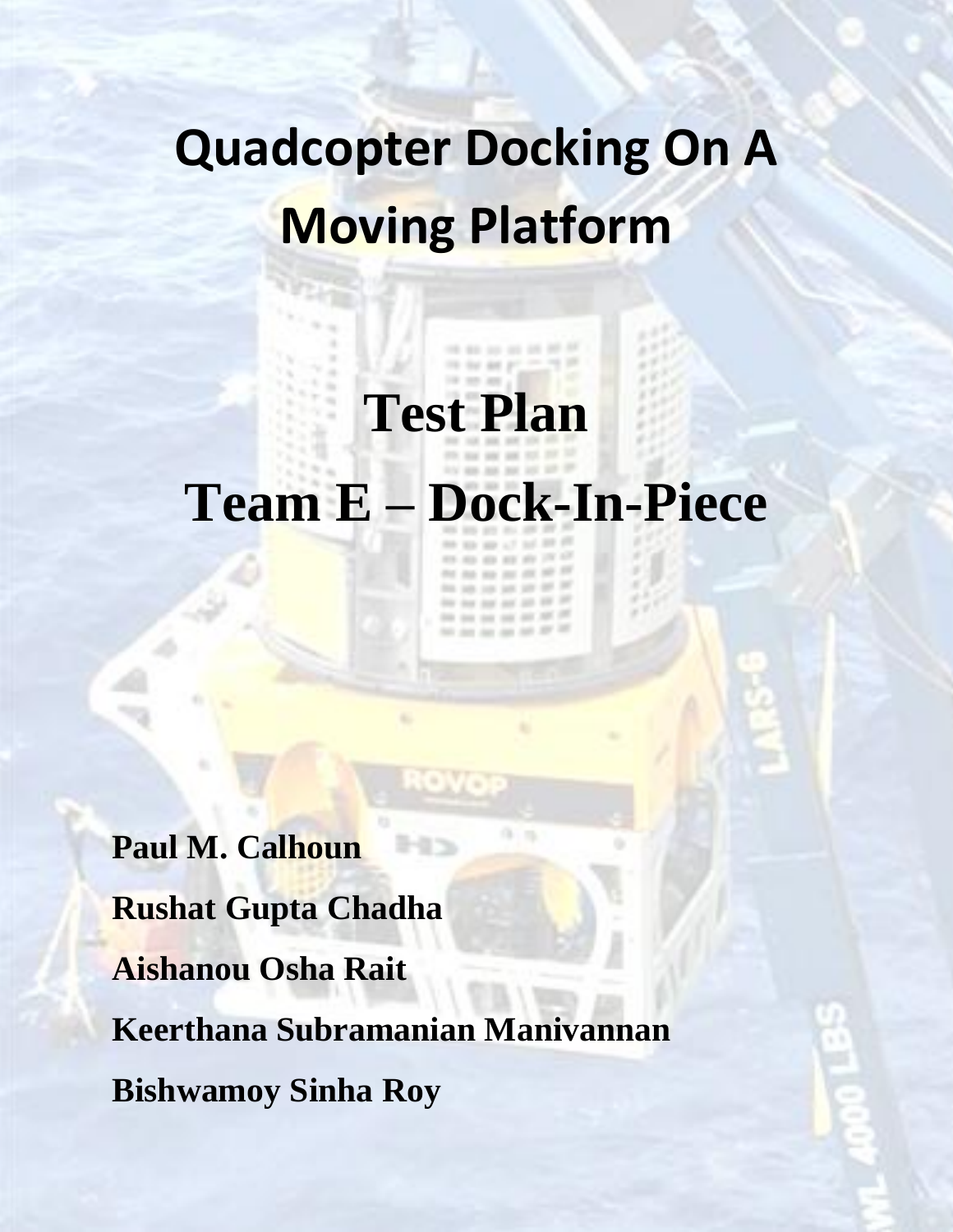



# **Table of Contents**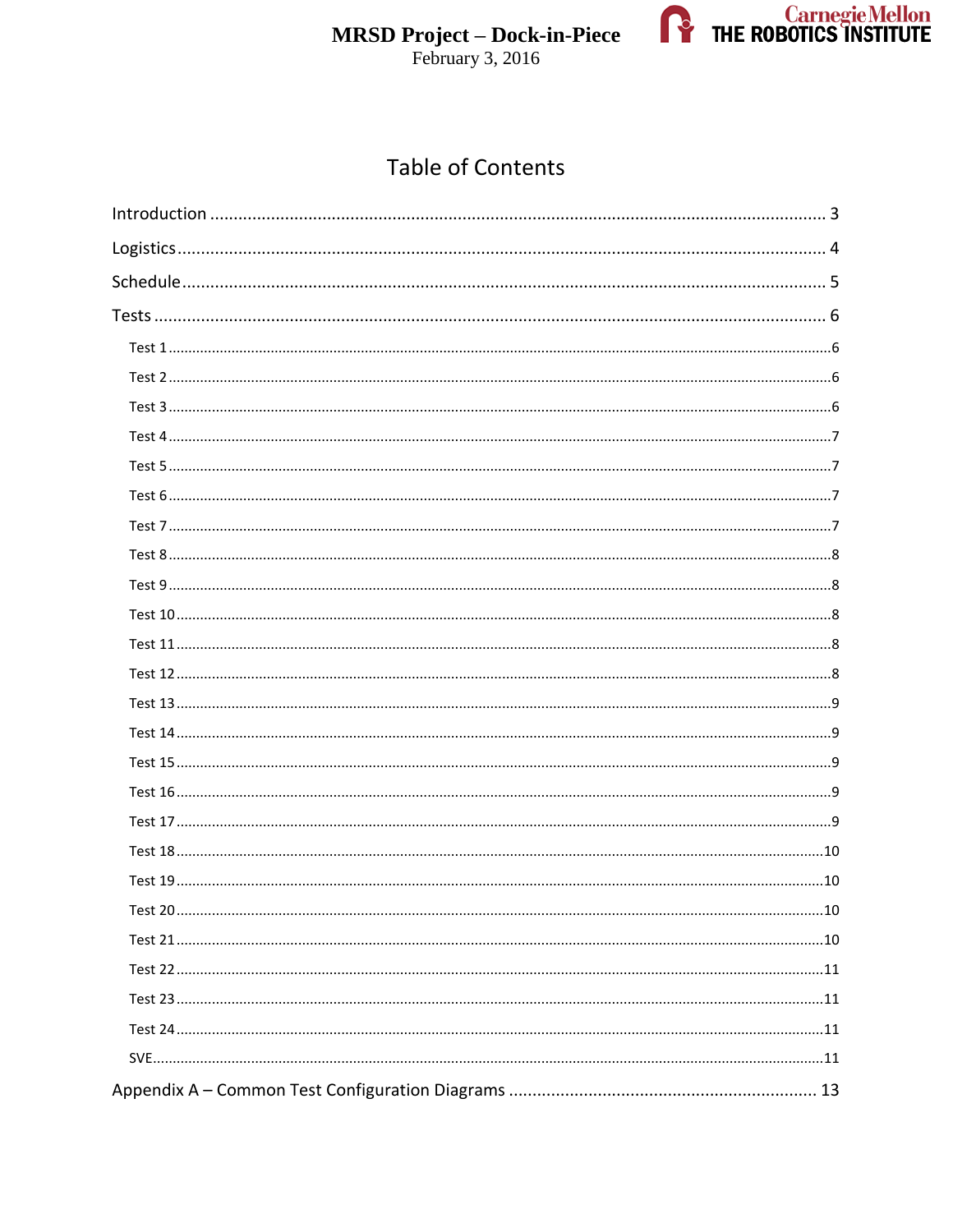

# **Introduction**

This document lays out the progress that team Dock-In-Piece expects to make over the course of the semester, the times at which key subsystem milestones are to be achieved, and how each capability will be tested and shown to function as designed.

**Part one**(Logistics) contains a list of test equipment and personnel, as well as locations in which testing will occur. These items will be common to two or more unit, subsystem, or full system tests.

**Part two**(Schedule) lays out the capability milestones, along with the requirements the capability satisfies. Unless otherwise indicated in another portion of this document, any subsystem or capability tested as a milestone may be considered complete and under a configuration freeze for the remainder of the development cycle.

**Part three**(Tests) describes each test called out in **part two** under the capability milestone support heading**.** Test descriptions are comprised of the objective (component or final test), what level of indenture (single capability, subsystem, full system), location, test apparatus specific to that single test (when applicable), how the test will be administered, and the metric used to measure a successful test.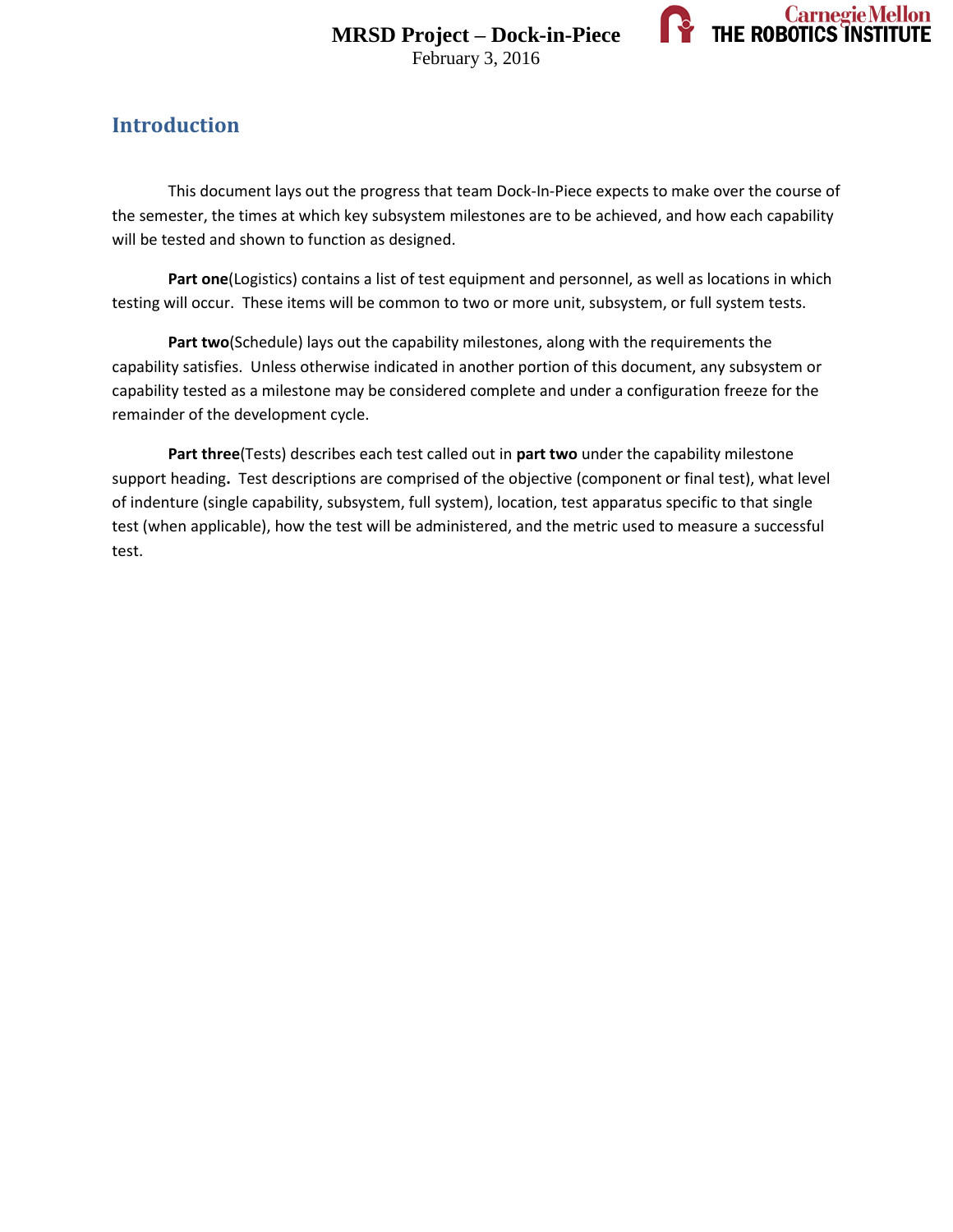

# **Logistics**

Most tests will contain a common set of test apparatus (personnel, equipment, and location). Please refer to table 1 for a full listing of common test apparatus and which tests will require the personnel, equipment, or location. Test apparatus will also often be configured in much the same way in each test they are involved with. The 'configuration' category refers to a common configuration, diagrammed in Appendix A.

| Apparatus                  | <b>Type</b>   | Test                                |
|----------------------------|---------------|-------------------------------------|
| Matrice 100 Quadcopter     | Equipment     | 1, 2, 7, 12, 13 15, 17, 19, 18,     |
|                            |               | 20, 21, 22, 23, 24, SVE             |
| Wooden Launch Pad          | Equipment     | 1, 2, 7, 12, 13 15, 17, 19, 18,     |
|                            |               | 20, 21, 22, 23, 24, SVE             |
| <b>Blast Shield</b>        | Equipment     | 1, 2, 7, 12, 13 15, 17, 19, 18,     |
|                            |               | 20, 21, 22, 23, 24, SVE             |
| Monocular Camera           | Equipment     | 10, 13, 16, 17, 19                  |
| Palantir Laptop            | Equipment     | 6, 7, 8, 9, 10, 13, 14, 16, 18, 21, |
|                            |               | 22, 23, 24, SVE                     |
| Dock / Platform            | Equipment     | 8, 9, 10, 11, 13, 14, 16, 17, 19,   |
|                            |               | 18, 20, 21, 22, 23, 24, SVE         |
| Nicadrone Electropermanent | Equipment     | 3, 11, 15, 20, 21, 23, 24, SVE      |
| Magnet                     |               |                                     |
| Aishanou                   | Personnel     | 2, 7, 16, 18                        |
| Roy                        | Personnel     | 1, 2, 9, 10, 14, 17, 18, 22         |
| Paul                       | Personnel     | 3, 5, 11, 12, 15, 20                |
| Keerthana                  | Personnel     | 4, 8, 10, 12, 13, 17, 19, 22        |
| Rushat                     | Personnel     | 3, 9, 11, 14, 15, 16, 18, 19, 20,   |
|                            |               | 22                                  |
| <b>NSH B-level Hall</b>    | Location      | 1, 2, 12                            |
| NSH MRSD Lab Third Room    | Location      | 3, 7, 8, 9, 10, 11, 12, 13, 14, 15, |
|                            |               | 16, 17, 18, 19, 20, 21, 22, 23,     |
|                            |               | 24, SVE                             |
| NSH MRSD Lab Team E Bench  | Location      | 4, 5, 6                             |
| Test Setup A1              | Configuration | 13, 17, 19, 20, 21, 23, 24, SVE     |
| Test Setup A2              | Configuration | 8, 9, 10, 16, 18                    |
| Test Setup A3              | Configuration | 13, 17, 19, 20, 21, 22, 23, 24,     |
|                            |               | <b>SVE</b>                          |
| Test Setup A4              | Configuration | <b>TBD</b>                          |

#### Table 1 – Common Test Apparatus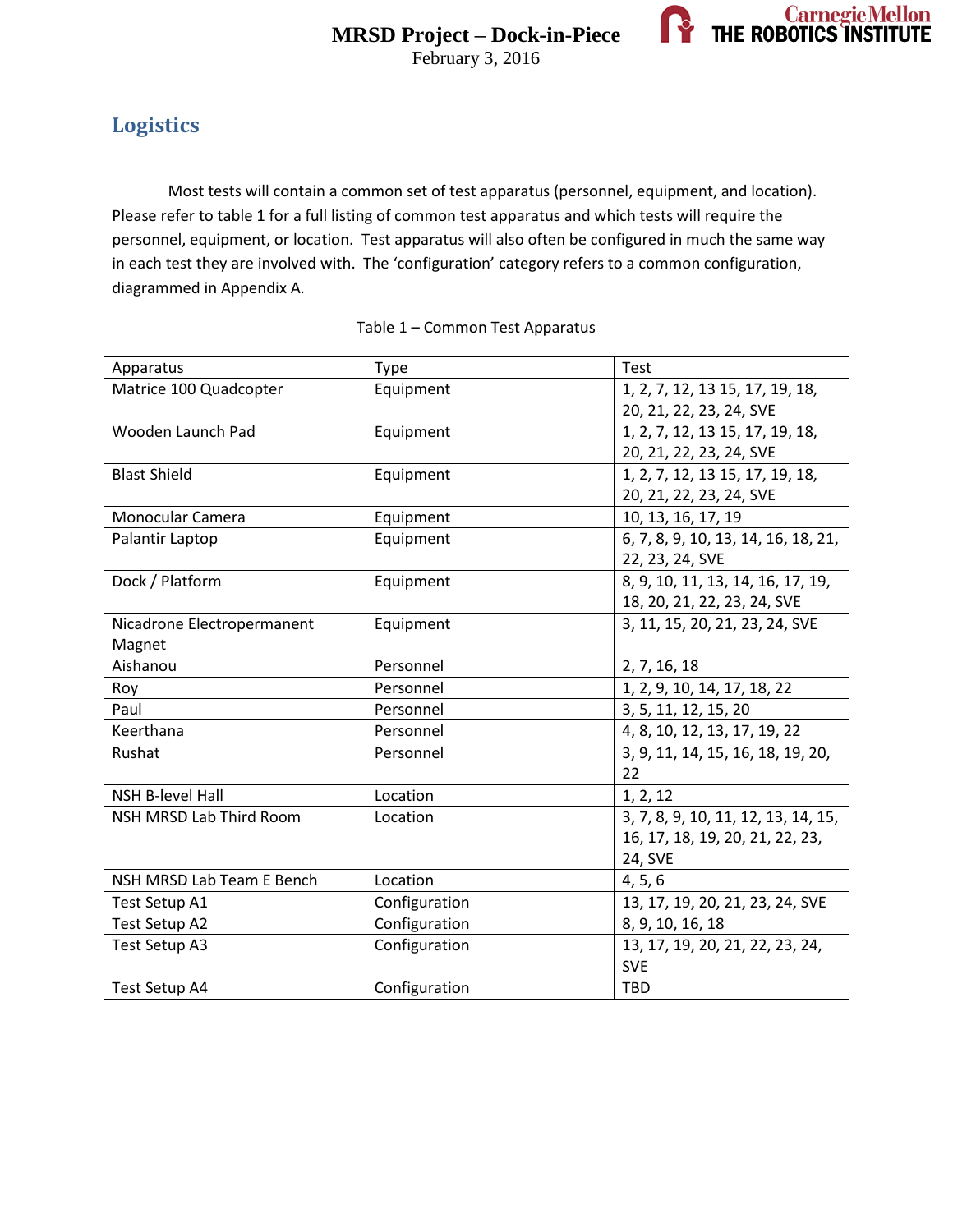

# **Schedule**

We anticipate all major capabilities will be completed by the first of March, leaving over a month to integrate in preparation for SVE. Our three main project milestones before SVE will be the quadcopter docking on a stationary platform on the 20<sup>th</sup> of February, the Palantir communicating accurate prediction data to the quadcopter on the 29<sup>th</sup> of February, and docking on a moving platform on the 15<sup>th</sup> of March two of these fall within the same PR because of Spring Break. Please refer to table 2 for a full listing of our tests, milestones, and what capabilities they capture.

| Test            | Date  | <b>Major Capability</b>                             | Test       | Requirement    |
|-----------------|-------|-----------------------------------------------------|------------|----------------|
| ID              |       |                                                     |            |                |
| PR <sub>7</sub> | 29JAN | Preliminary Palantir Functionality - Fitting and    | Tests 1-7  |                |
|                 |       | Communication                                       |            |                |
| PR <sub>8</sub> | 10FEB | Quadcopter maintains hover point in XY Plane        | Tests 8,   | F2.1, MP2.1    |
|                 |       |                                                     | 9, 12, 16, |                |
|                 |       |                                                     | 17         |                |
| PR <sub>9</sub> | 24FEB | Quadcopter Docks on Stationary Platform             | Tests 10,  | F1.2, F2.3,    |
|                 |       |                                                     | 11, 13,    | MP1.4, MP2.3   |
|                 |       |                                                     | 14, 15,    |                |
|                 |       |                                                     | 20, 21     |                |
| <b>PR 10</b>    | 16MAR | Quadcopter Docks on a Moving Platform               | Tests 18,  | F2.4           |
|                 |       |                                                     | 19, 22,    |                |
|                 |       |                                                     | 23         |                |
| <b>PR 11</b>    | 30MAR | All dock motions produce correct outputs - Docks or | Test 24    | F <sub>2</sub> |
|                 |       | refuses to dock                                     |            |                |
| <b>PR 12</b>    | 11APR | Quadcopter lands within time limits and with 80%    | <b>SVE</b> | MP2.3          |
|                 |       | success rate                                        | rehearsal  |                |
| <b>SVE</b>      | 20APR | All requirements met                                | <b>SVE</b> | <b>ALL</b>     |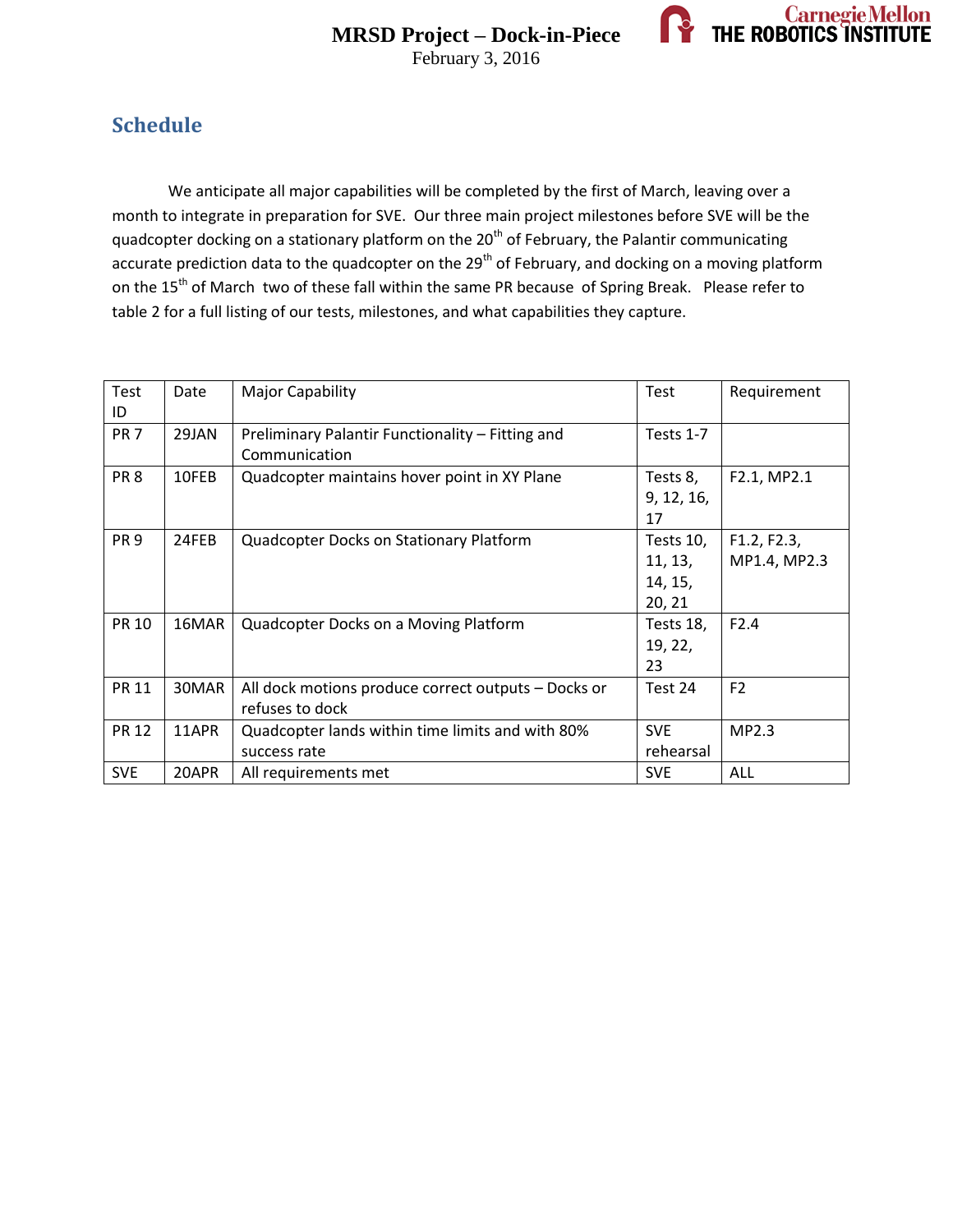

#### **Tests**

Each milestone is supported by several unit tests which show limited functionality which combines into larger capabilities. Tests are numbered sequentially based on when they occur, and are also assigned a higher capability and subsystem. All tests will occur in one of three locations mentioned in the logistics section and will be tested by their lead developer; please see Table 1 for more information. Common equipment is also reserved for Table 1.

#### **Test 1**

| Objective                   | Quadcopter moves from starting location to      |
|-----------------------------|-------------------------------------------------|
|                             | designated end location                         |
| Element / Higher Level Item | Quadcopter Stabilization                        |
| <b>Specific Equipment</b>   | <b>None</b>                                     |
| Procedure                   | From a stable hover point: send autonomous      |
|                             | movement command to quadcopter                  |
| Verification Criteria       | Quadcopter moves in direction specified by the  |
|                             | program and lands on the expected landing point |
| Result                      | <b>Success</b>                                  |

#### **Test 2**

| Objective                    | Quadcopter recognizes obstacles and takes                                                                                              |
|------------------------------|----------------------------------------------------------------------------------------------------------------------------------------|
|                              | appropriate action                                                                                                                     |
| Element / Higher Level Item  | Quadcopter Stabilization                                                                                                               |
| <b>Specific Equipment</b>    | None                                                                                                                                   |
| Procedure                    | From a stable hover point: send autonomous<br>movement command to quadcopter, place<br>obstacle near quadcopter, wait, remove obstacle |
| <b>Verification Criteria</b> | Quadcopter does not move while obstacle is<br>present, then takes the actions specified in Test 1<br>when obstacle is removed.         |
| Result                       | <b>Success</b>                                                                                                                         |

| Objective                   | Nicadrone acceptance and verification             |
|-----------------------------|---------------------------------------------------|
| Element / Higher Level Item | <b>Docking Apparatus</b>                          |
| <b>Specific Equipment</b>   | Scale, weights                                    |
| Procedure                   | Place Nicadrone on weights , activate Nicadrone,  |
|                             | lift.                                             |
|                             | Activate Nicadrone, place on weights, lift        |
| Verification Criteria       | Nicadrone able to lift 5kg of weight, scale reads |
|                             | 5kg at start of each test, and 0kg at end         |
| Result                      | Part 1 success, part 2 required two Nicadrones    |
| Further action              | Modify docking procedure to activate Nicadrone    |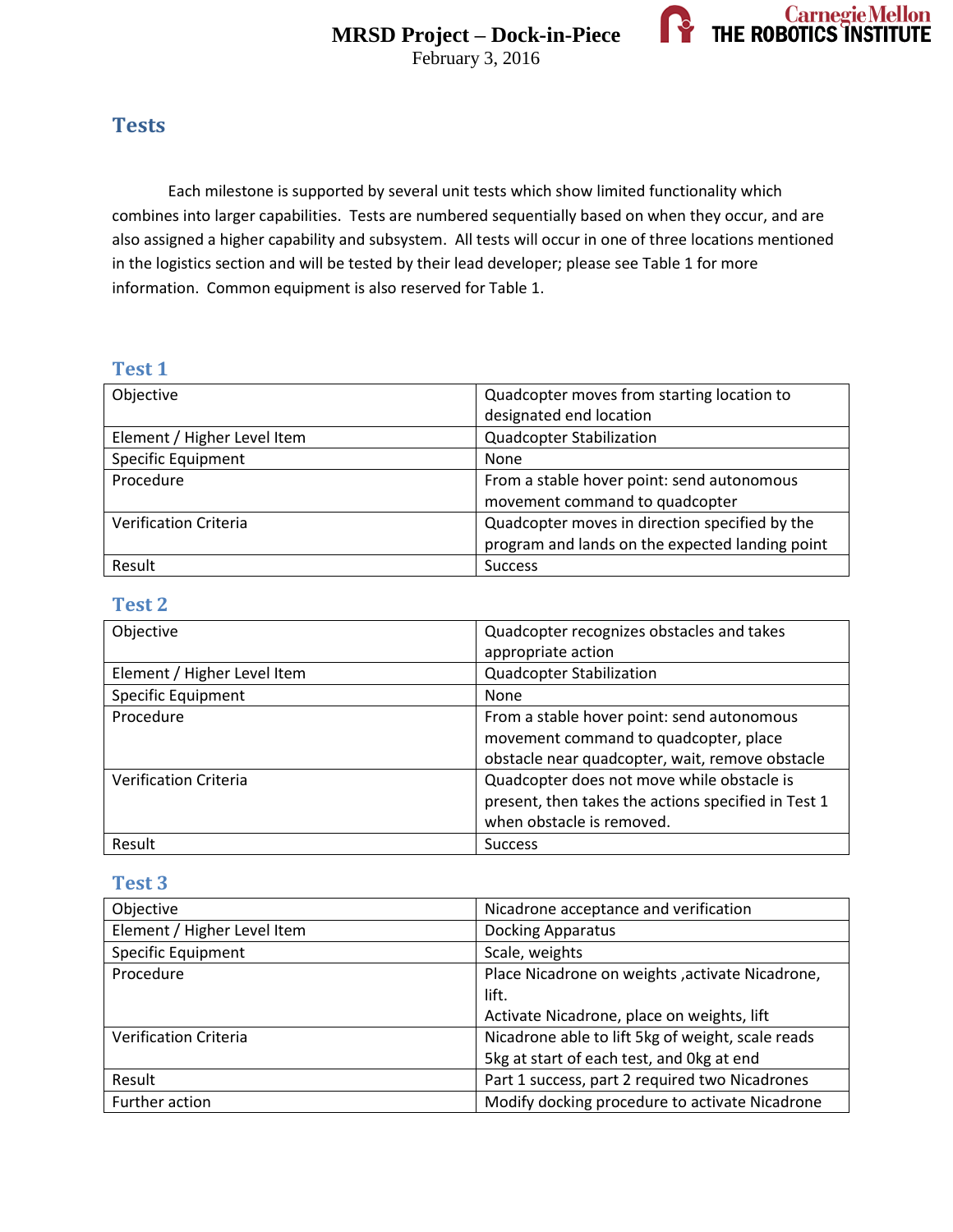February 3, 2016



| when in contact or otherwise mitigate lack of     |
|---------------------------------------------------|
| Nicadrone force when Nicadrone is active prior to |
| contact with docking face                         |

#### **Test 4**

| Objective                   | IR Sensor Acceptance Test                       |
|-----------------------------|-------------------------------------------------|
| Element / Higher Level Item | Dock Motion                                     |
| <b>Specific Equipment</b>   | IR Sensor to be integrated with dock, paper     |
| Procedure                   | Run program to visualize outputs, move paper to |
|                             | predetermined locations and check distances     |
| Verification Criteria       | IR Sensor outputs correct distance from paper   |
| Result                      | IR Sensor output correct data                   |

# **Test 5**

| Objective                   | Dock Motor Error Reduction                       |
|-----------------------------|--------------------------------------------------|
| Element / Higher Level Item | Dock Motion                                      |
| Specific Equipment          | Laser Tachometer, Motor detached from Dock       |
| Procedure                   | Run modified SVE dock motion code while          |
|                             | monitoring the rpm of the motor with tachometer  |
| Verification Criteria       | Motor runs at equivalent of 0.3Hz if attached to |
|                             | dock with minimal error                          |
| Result                      | Motor ran equivalent with 10% error at highest   |
|                             | rate                                             |
| Further action              | Further modification to dock motion code to      |
|                             | optimize for speed                               |

#### **Test 6**

| Objective                   | Palantir fits a sinusoid to real TMS data  |
|-----------------------------|--------------------------------------------|
| Element / Higher Level Item | Palantir / Docking Prediction              |
| <b>Specific Equipment</b>   | TMS data furnished by FMC Schilling        |
| Procedure                   | Import TMS motion data, run function, view |
|                             | output                                     |
| Verification Criteria       | Palantir finds dominant frequencies and    |
|                             | amplitudes                                 |
| Result                      | <b>Success</b>                             |

| Objective                   | Palantir communicates with quadcopter control  |
|-----------------------------|------------------------------------------------|
|                             | system and sends accurate prediction           |
| Element / Higher Level Item | Quadcopter Navigation / Palantir Docking       |
|                             | Procedure                                      |
| <b>Specific Equipment</b>   | None                                           |
| Procedure                   | Open connection from Palantir to Odroid Xu4 on |
|                             | Quadcopter, take example data for dock, have   |
|                             | Palantir decide whether to dock and how, send  |
|                             | data to quadcopter                             |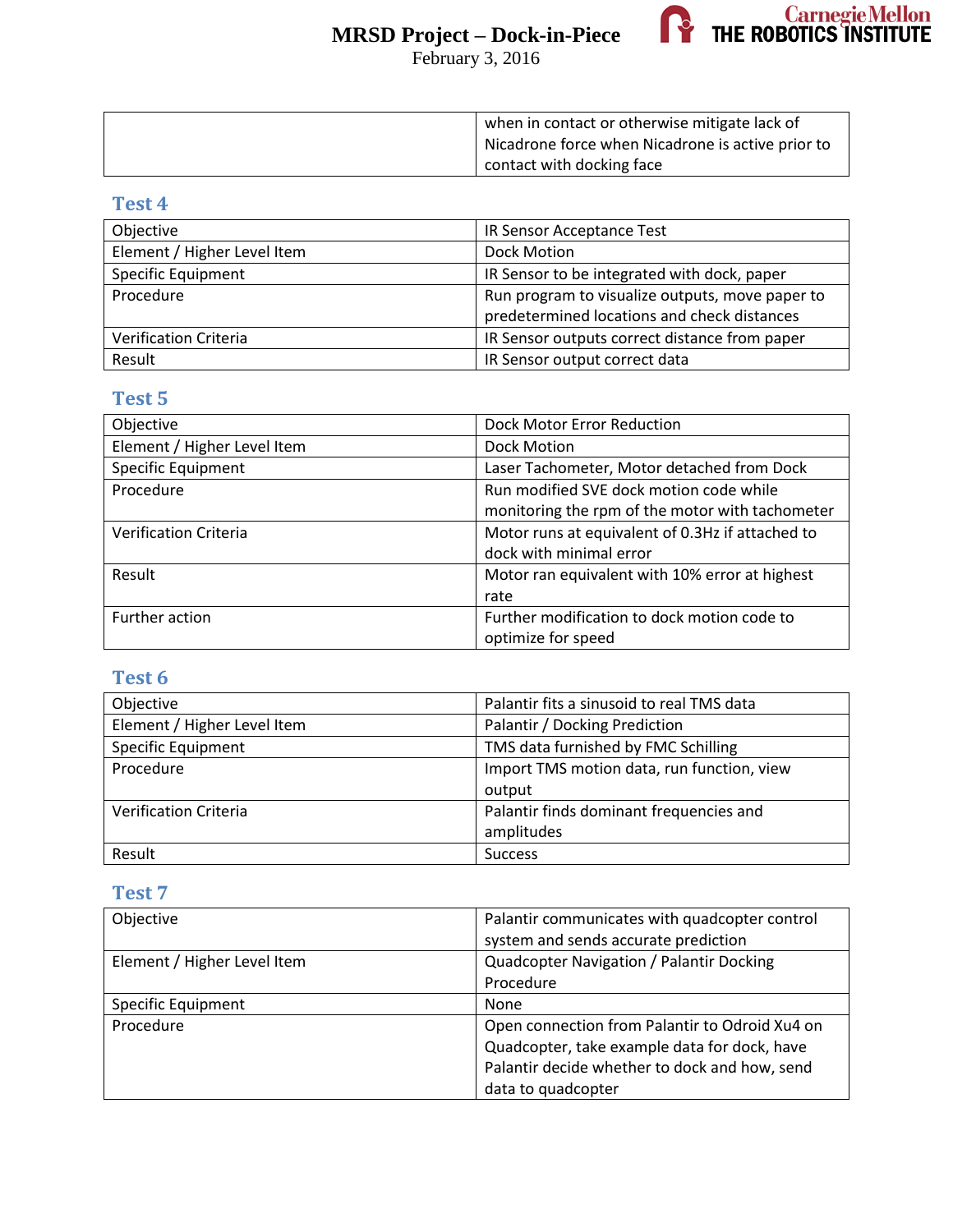February 3, 2016



| <b>Verification Criteria</b> | Quadcopter acknowledges data sent, prediction |
|------------------------------|-----------------------------------------------|
|                              | correct in simulation                         |
| Result                       | <b>Success</b>                                |

#### **Test 8**

| Objective                   | IR Sensor Reads Dock Motion Correctly          |
|-----------------------------|------------------------------------------------|
| Element / Higher Level Item | Prediction                                     |
| <b>Specific Equipment</b>   | None                                           |
| Procedure                   | Run dock, analyze sensor output                |
| Verification Criteria       | Sensor outputs same frequency and amplitude as |
|                             | input to dock                                  |
| Result                      | Sensor outputs within 5% error                 |

### **Test 9**

| Objective                   | <b>Get Data on Palantir and Filter</b>              |
|-----------------------------|-----------------------------------------------------|
| Element / Higher Level Item | Prediction                                          |
| <b>Specific Equipment</b>   | None                                                |
| Procedure                   | Run dock, get IR data to Palantir, pass through     |
|                             | filter                                              |
| Verification Criteria       | High frequency content filtered, less noise on high |
|                             | frequency                                           |
| Result                      | <1% Error on resulting waveform                     |

#### **Test 10**

| Objective                   | Detect minimum Z distance from Platform     |
|-----------------------------|---------------------------------------------|
| Element / Higher Level Item | <b>Quadcopter Stabilization</b>             |
| <b>Specific Equipment</b>   | Fiducial                                    |
| Procedure                   | Place fiducial under platform, run platform |
| Verification Criteria       | Monocular camera outputs correct minimum    |
|                             | distance between fiducial and dock          |
| Result                      | Quadcopter hovered within 10cm of platform  |

### **Test 11**

| Objective                   | Locking mechanism on platform functional         |
|-----------------------------|--------------------------------------------------|
| Element / Higher Level Item | <b>Docking</b>                                   |
| <b>Specific Equipment</b>   | Weights                                          |
| Procedure                   | Place Nicadrone on modified platform, attach 5kg |
|                             | weight to Nicadrone                              |
| Verification Criteria       | New docking face remains attached to platform    |

| Objective                   | Increase quadcopter input resolution      |
|-----------------------------|-------------------------------------------|
| Element / Higher Level Item | Stabilization                             |
| <b>Specific Equipment</b>   | None                                      |
| Procedure                   | Input smaller than 1m resolution, measure |
|                             | distance traveled                         |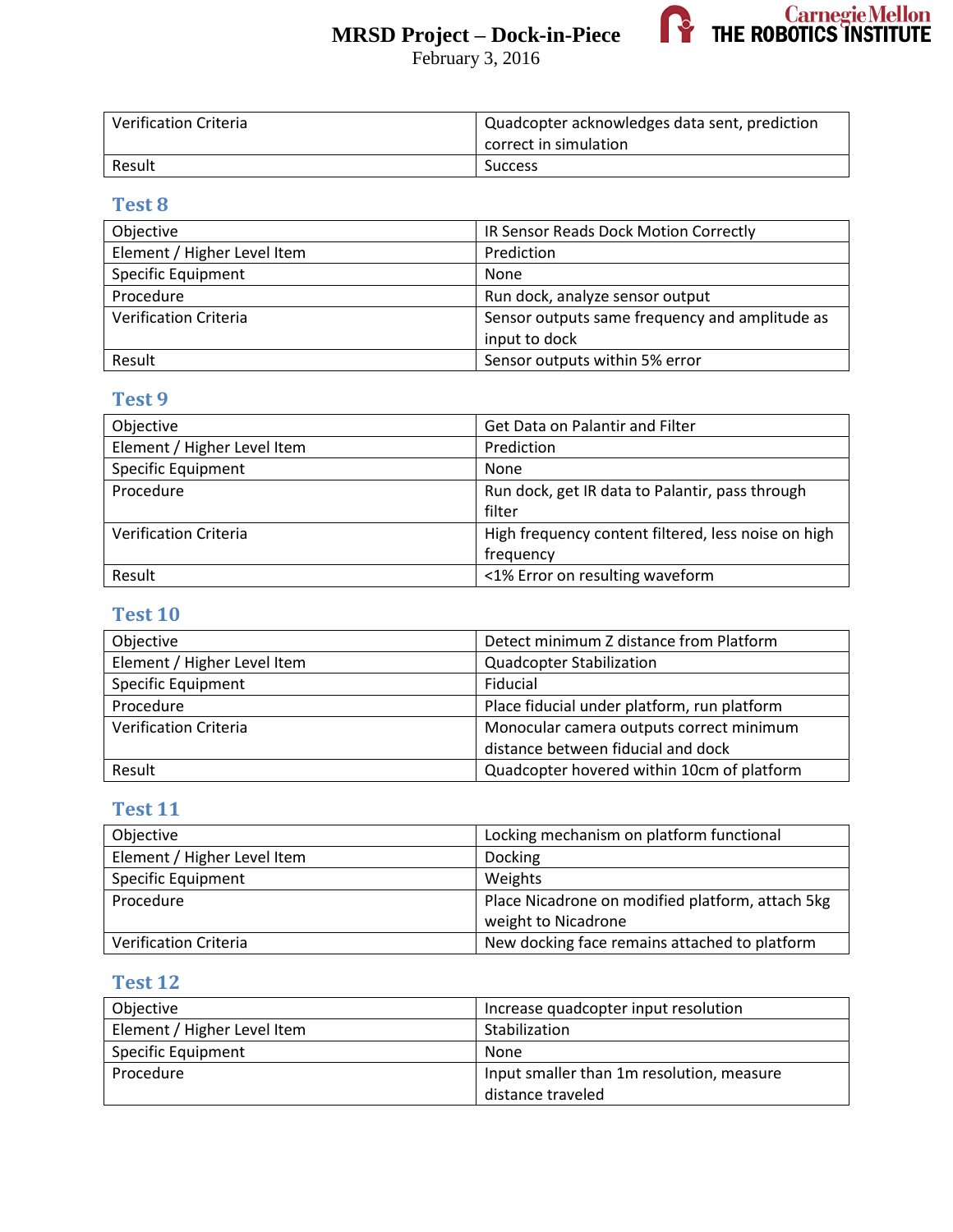



| Verification Criteria | Quadcopter moves distance entered         |
|-----------------------|-------------------------------------------|
| Result                | Quadcopter motion <1% error from input to |
|                       | output                                    |

#### **Test 13**

| Objective                   | Maintain Z distance between stationary dock and |
|-----------------------------|-------------------------------------------------|
|                             | quadcopter manually                             |
| Element / Higher Level Item | Stabilization                                   |
| <b>Specific Equipment</b>   | None                                            |
| Procedure                   | Have quadcopter hover under dock at varying     |
|                             | heights                                         |
| Verification Criteria       | Determine minimum stable distance               |
| Result                      | Minimum stable Z distance is 10 cm              |

#### **Test 14**

| Objective                   | <b>Get Motion Function</b>                        |
|-----------------------------|---------------------------------------------------|
| Element / Higher Level Item | Prediction                                        |
| Specific Equipment          | <b>None</b>                                       |
| Procedure                   | Run dock, get IR data to Palantir, run prediction |
|                             | function                                          |
| Verification Criteria       | Function output fits training data                |
| Result                      | Output less than 5% error from training data      |

#### **Test 15**

| Objective                    | Locking Mechanism Completed on Quadcopter       |
|------------------------------|-------------------------------------------------|
| Element / Higher Level Item  | <b>Docking</b>                                  |
| <b>Specific Equipment</b>    | None                                            |
| Procedure                    | Manually dock quadcopter to stationary platform |
| <b>Verification Criteria</b> | Quadcopter remains on platform with no motive   |
|                              | power                                           |

### **Test 16**

| Objective                    | <b>Coordinate Transformation</b>               |
|------------------------------|------------------------------------------------|
| Element / Higher Level Item  | Stabilization                                  |
| Specific Equipment           | April Tag                                      |
| Procedure                    | Place april tag under platform, run coordinate |
|                              | transform on camera outpt                      |
| <b>Verification Criteria</b> | CV Node outputs an error of 0 in X and Y       |
| Result                       | <b>Success</b>                                 |
| Result                       | Coordinates transform with <1% error           |

| Objective                   | Quadcopter Centers on Platform             |
|-----------------------------|--------------------------------------------|
| Element / Higher Level Item | Stabilization                              |
| <b>Specific Equipment</b>   | None                                       |
| Procedure                   | Have quadcopter hover under dock, activate |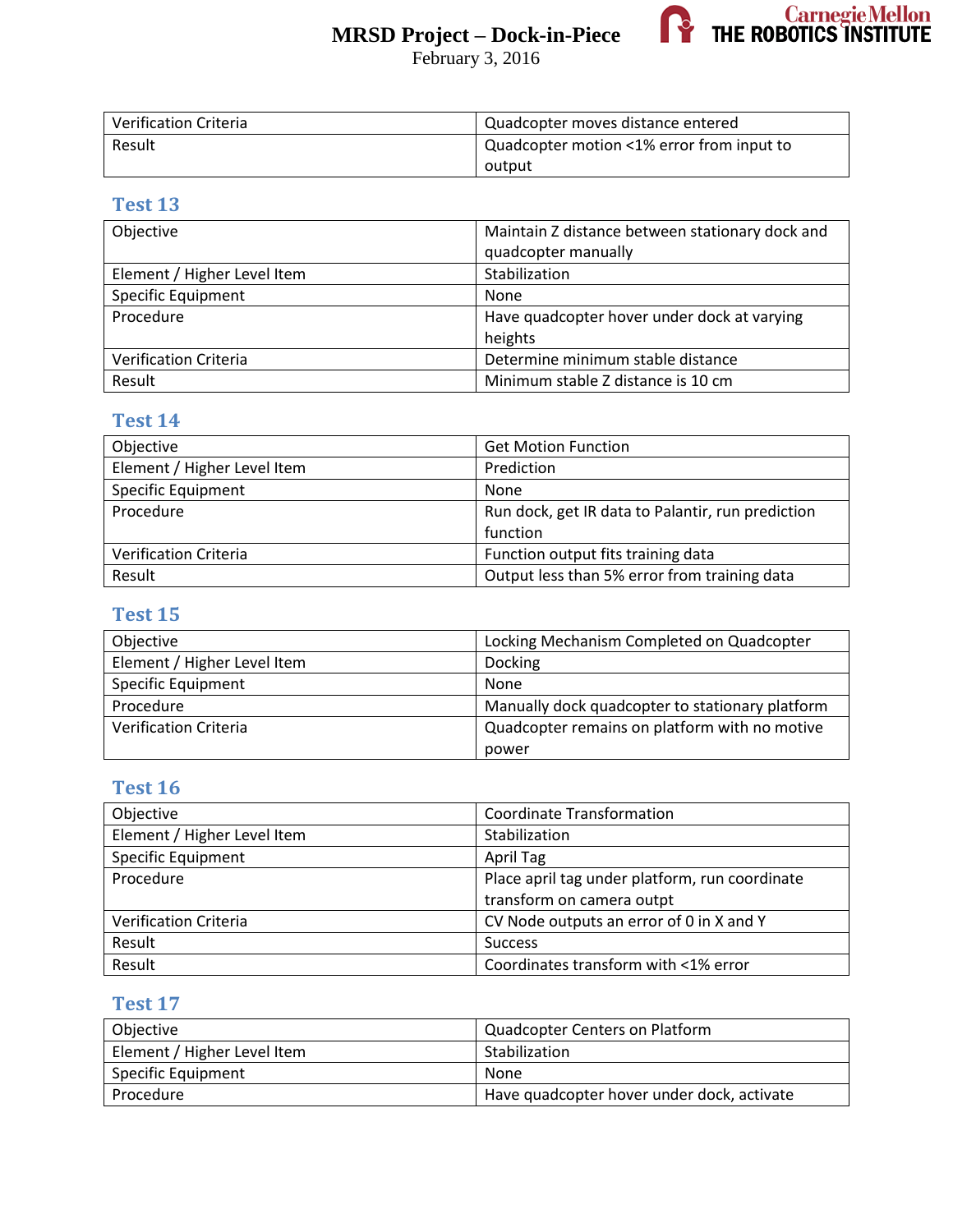



|                              | autonomous hover                                  |
|------------------------------|---------------------------------------------------|
| <b>Verification Criteria</b> | Quadcopter moves to stable hover point TBD from   |
|                              | stationary platform with less than 5cm difference |
|                              | between XY center of quadcopter and XY center of  |
|                              | docking face                                      |
| Result                       | <b>Success</b>                                    |

#### **Test 18**

| Objective                    | Palantir Predicts Low Point of Dock                                                                                |
|------------------------------|--------------------------------------------------------------------------------------------------------------------|
| Element / Higher Level Item  | Docking                                                                                                            |
| <b>Specific Equipment</b>    | None                                                                                                               |
| Procedure                    | Run dock, transfer IR data to Palantir, run analysis,<br>transfer analysis to quadcopter                           |
| <b>Verification Criteria</b> | Palantir predicts correct low point of dock and<br>sends valid instructions to quadcopter based on<br>the analysis |

#### **Test 19**

| Objective                   | Maintain Z distance between moving dock and      |
|-----------------------------|--------------------------------------------------|
|                             | quadcopter                                       |
| Element / Higher Level Item | Stabilization                                    |
| <b>Specific Equipment</b>   | None                                             |
| Procedure                   | Have quadcopter hover under dock, activate dock, |
|                             | activate autonomous hover                        |
| Verification Criteria       | Quadcopter moves to stable hover point TBD from  |
|                             | lowest point of platform                         |

# **Test 20**

| Objective                    | Quadcopter Senses Dock Completion                 |
|------------------------------|---------------------------------------------------|
| Element / Higher Level Item  | Docking                                           |
| <b>Specific Equipment</b>    | None                                              |
| Procedure                    | Subtest 1: Depress limit switch                   |
|                              | Subtest 2: Manually dock quadcopter to stationary |
|                              | platform                                          |
| <b>Verification Criteria</b> | Docking mechanism sends signal to Odroid that is  |
|                              | has docked when limit switch is depressed and     |
|                              | when quadcopter successfully docks                |

| Objective                   | Quadcopter Autonomously Docks to Stationary        |
|-----------------------------|----------------------------------------------------|
|                             | Platform                                           |
| Element / Higher Level Item | Docking                                            |
| Specific Equipment          | None                                               |
| Procedure                   | Have quadcopter hover under dock, activate         |
|                             | autonomous docking                                 |
| Verification Criteria       | Quadcopter centers, finds lowest point, hovers     |
|                             | there, waits for Palantir results, accepts Palatir |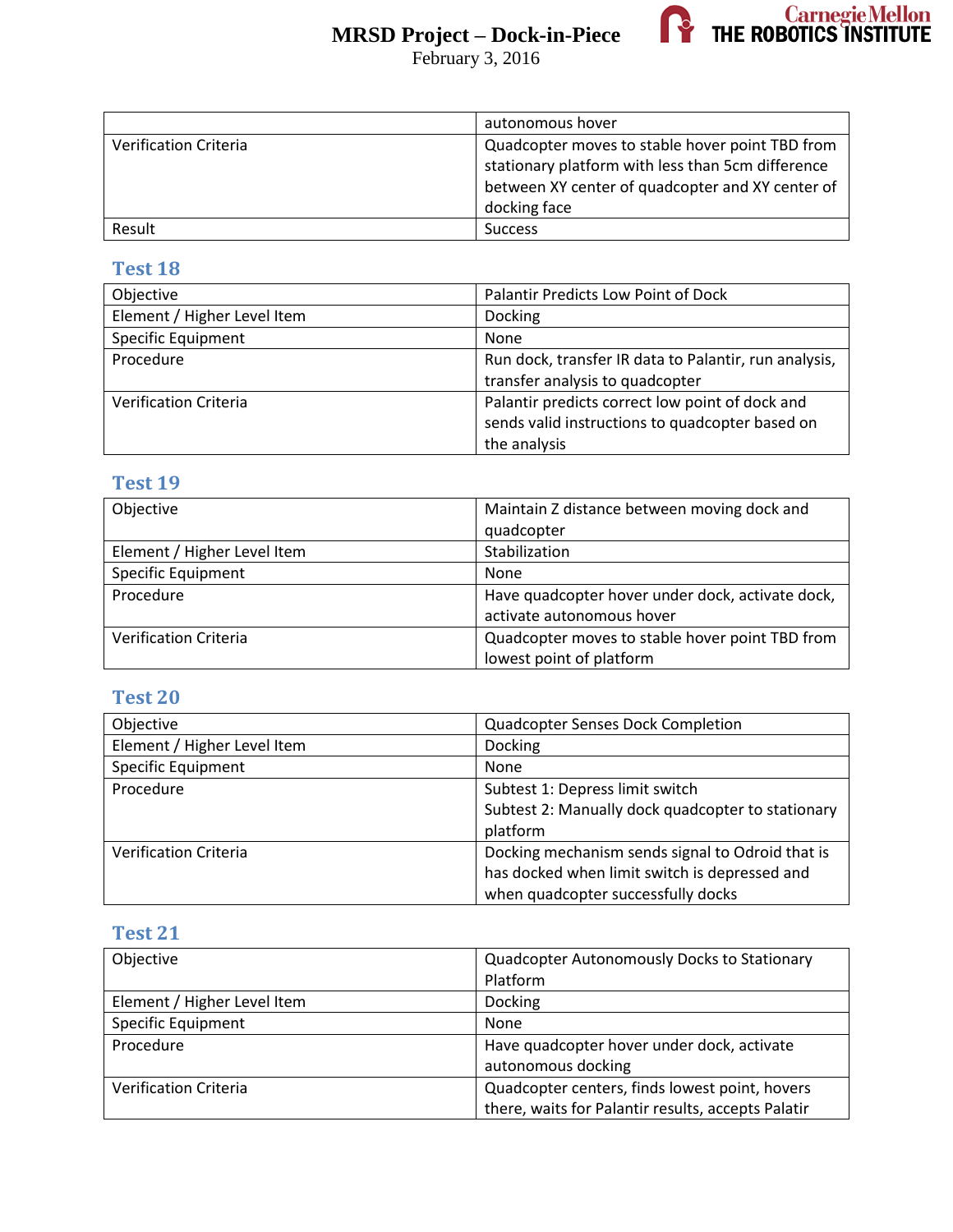



| results, takes action as guided by Palantir, docks |
|----------------------------------------------------|
| with platform, deactivates propulsion, remains     |
| docked                                             |

#### **Test 22**

| Objective                    | Palantir Sends Correct Docking Data for Moving  |
|------------------------------|-------------------------------------------------|
|                              | <b>Platform Dock</b>                            |
| Element / Higher Level Item  | <b>Docking</b>                                  |
| Specific Equipment           | TBD means of detecting precise location of      |
|                              | platform                                        |
| Procedure                    | Activate dock motion, have quadcopter hover far |
|                              | away from it, Palantir analyzes and sends       |
|                              | instructions to quadcopter, quadcopter flies to |
|                              | point where dock would be if dock were above    |
|                              | quadcopter                                      |
| <b>Verification Criteria</b> | Quadcopter reaches Z coordinate of dock at the  |
|                              | same velocity the dock is moving.               |

#### **Test 23**

| Objective                    | Quadcopter Docks on a Moving Platform               |
|------------------------------|-----------------------------------------------------|
| Element / Higher Level Item  | Docking                                             |
| <b>Specific Equipment</b>    | <b>None</b>                                         |
| Procedure                    | Activate dock motion, have quadcopter hover         |
|                              | underneath it, Palantir analyzes and sends          |
|                              | instructions to quadcopter, quadcopter docks        |
| <b>Verification Criteria</b> | Quadcopter centers, finds lowest point of           |
|                              | platform, hovers there, waits for Palantir results, |
|                              | accepts Palatir results, takes action as guided by  |
|                              | Palantir, docks with platform, deactivates          |
|                              | propulsion, remains docked                          |

| Objective                    | Quadcopter Docks on a Moving Platform and           |
|------------------------------|-----------------------------------------------------|
|                              | <b>Rejects Bad Docking Conditions</b>               |
| Element / Higher Level Item  | Docking                                             |
| Specific Equipment           | None                                                |
| Procedure                    | Activate dock motion, Palantir analyzes and sends   |
|                              | instructions to quadcopter                          |
|                              | Change dock motion between 0.15 and 0.3 Hz and      |
|                              | between 10 and 20 mm amplitude.                     |
| <b>Verification Criteria</b> | Palantir identifies possible and impossible docking |
|                              | situations 80% of the time.                         |

| <b>SVE</b> |                                                  |
|------------|--------------------------------------------------|
| Objective  | Quadcopter Docks on a Moving Platform within all |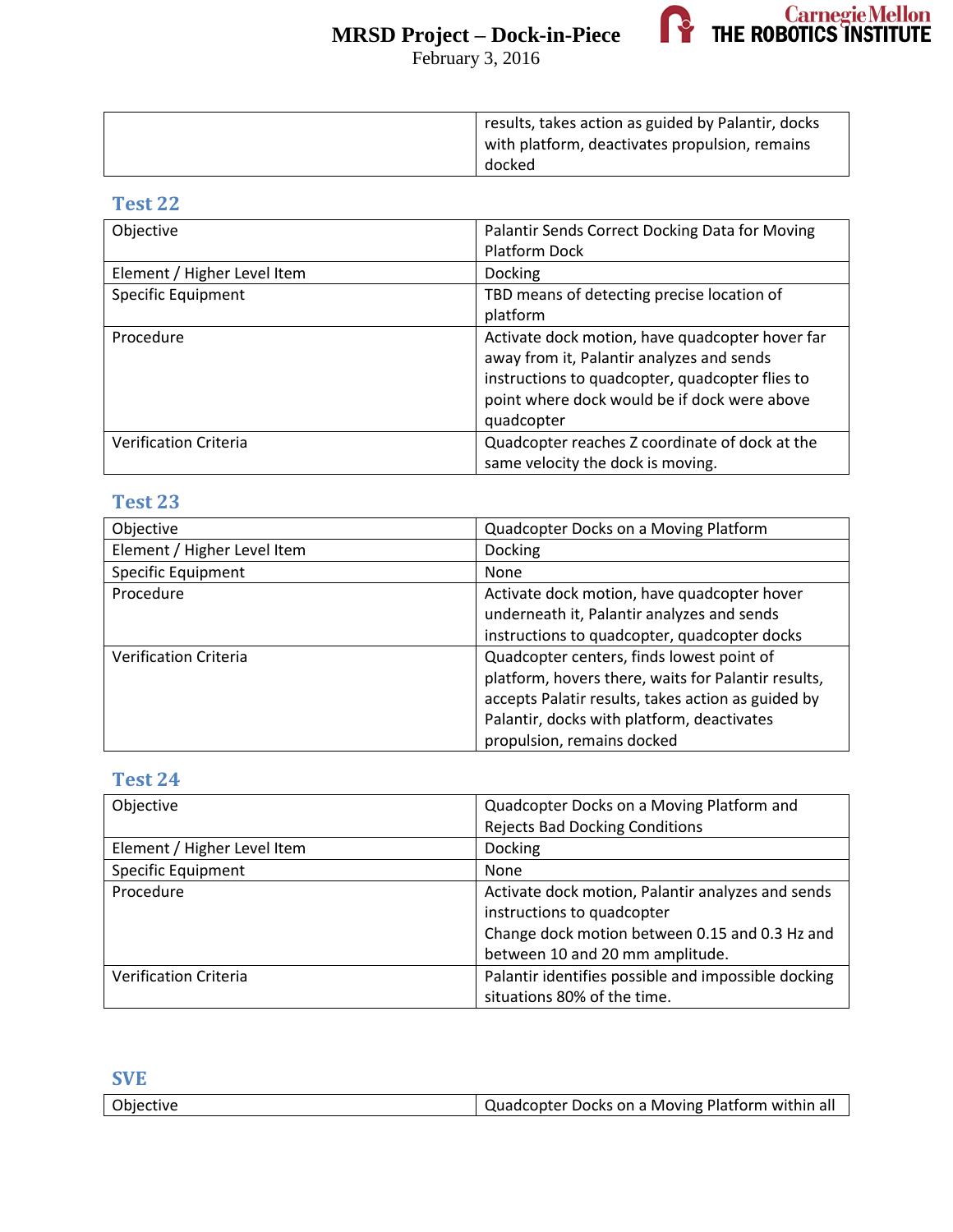



February 3, 2016

|                             | required parameters                                                                                      |
|-----------------------------|----------------------------------------------------------------------------------------------------------|
| Element / Higher Level Item | Docking                                                                                                  |
| Specific Equipment          | None                                                                                                     |
| Procedure                   | <b>Platform Subsystem Test/Check</b>                                                                     |
|                             | Action: Turn on the power to platform                                                                    |
|                             | Action: Enter frequency for platform motion on                                                           |
|                             | the Palantir within range of 0.15 to 0.3 Hz)                                                             |
|                             | Result: The frequency of platform motion changes                                                         |
|                             | to the input frequency                                                                                   |
|                             | Result: Motion is detected by sensors and graph is<br>plotted on the Palantir showing that the motion is |
|                             | the desired frequency waveform (i.e. frequency                                                           |
|                             | detected is the frequency entered by the user), the                                                      |
|                             | lowest point is found by the Palantir                                                                    |
|                             | Persistence: The platform and Palantir will remain                                                       |
|                             | active during testing of the quadcopter and overall                                                      |
|                             | system. Quadcopter Subsystem and Full System                                                             |
|                             | <b>Test Procedure</b>                                                                                    |
|                             |                                                                                                          |
|                             | Quadcopter Subsystem Test/Check                                                                          |
|                             | Action: Place the quadcopter on the ground within                                                        |
|                             | .25 m from the platform, start engines, begin<br>autonomous hover                                        |
|                             | Result: The quadcopter will hover a fixed distance                                                       |
|                             | below the lowest point platform (within 5 cm                                                             |
|                             | accuracy in X-Y plane)                                                                                   |
|                             | Result: The Palantir will give the quadcopter the                                                        |
|                             | time, velocity, and location it must reach to dock.                                                      |
|                             | At the appropriate time, the quadcopter will                                                             |
|                             | perform the maneuver required, engaging its                                                              |
|                             | Nicadrone docking magnet on successful                                                                   |
|                             | completion                                                                                               |
|                             | Metric: The velocity of quadcopter with respect to                                                       |
|                             | the platform will be less than 50 cm/s when<br>quadcopter is moving up towards the platform              |
|                             | Metric: Quadcopter will remain securely attached                                                         |
|                             | to the dock with its propulsion turned off for at                                                        |
|                             | least 30 seconds.                                                                                        |
|                             | Repetition: Repeat above steps 5 times with                                                              |
|                             | different starting positions and different                                                               |
|                             | frequencies of platform, and 5 times with an                                                             |
|                             | impossible docking situation                                                                             |
| Verification Criteria       | Actions: Quadcopter centers, finds lowest point of                                                       |
|                             | platform, hovers there, waits for Palantir results,                                                      |
|                             | accepts Palatir results, takes action as guided by                                                       |
|                             | Palantir, docks with platform, deactivates                                                               |
|                             | propulsion, remains docked.<br><b>Metrics</b>                                                            |
|                             |                                                                                                          |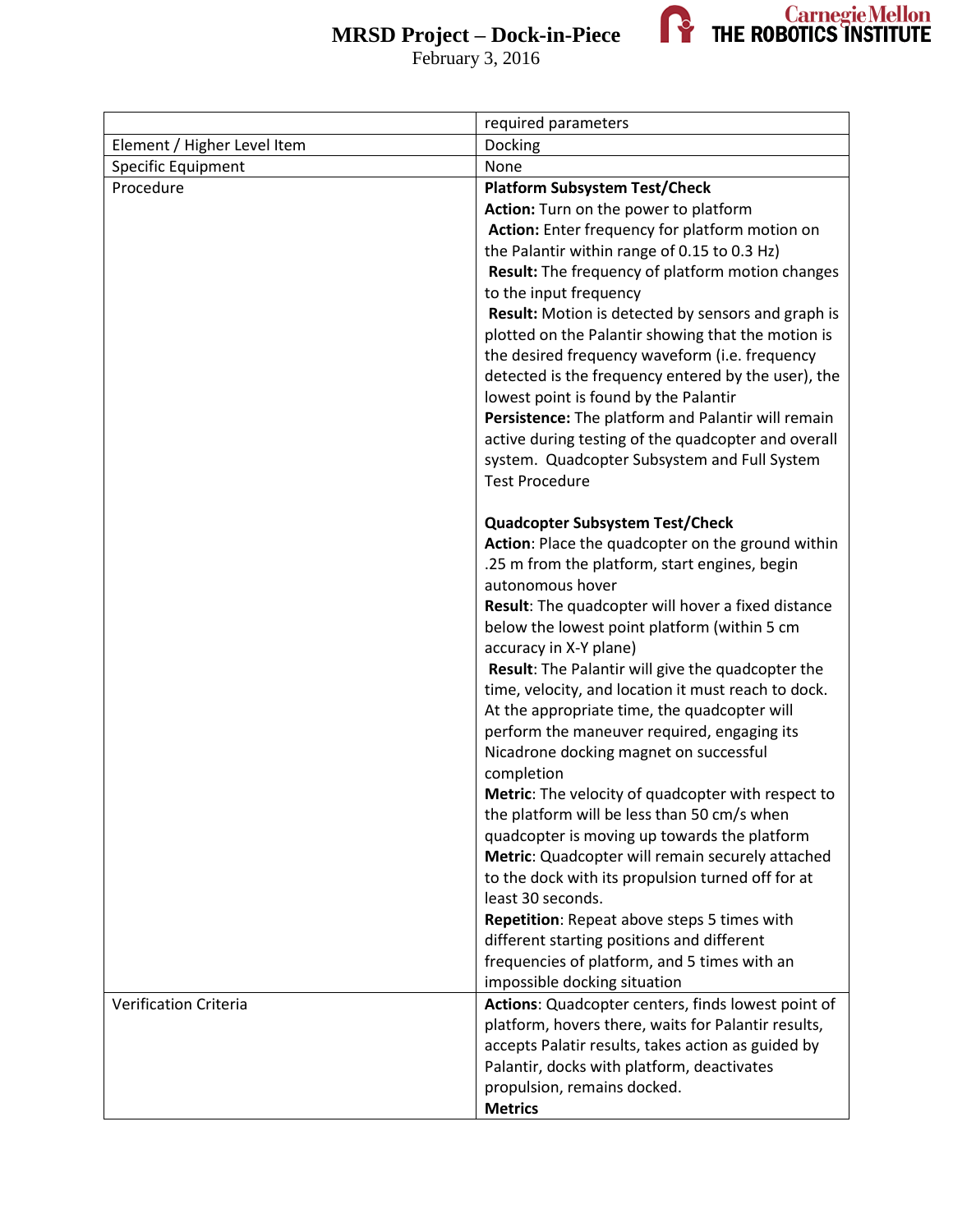February 3, 2016



| Hover is within 50mm X, Y, and Z accuracy |
|-------------------------------------------|
| Possibility analysis 80% accuracy.        |
| Docking takes less than 10 minutes from   |
| identification that docking is possible.  |
| Dock success rate 60%                     |

# **Appendix A – Common Test Configuration Diagrams**



Fig A1 – Quadcopter and Platform Relative Locations